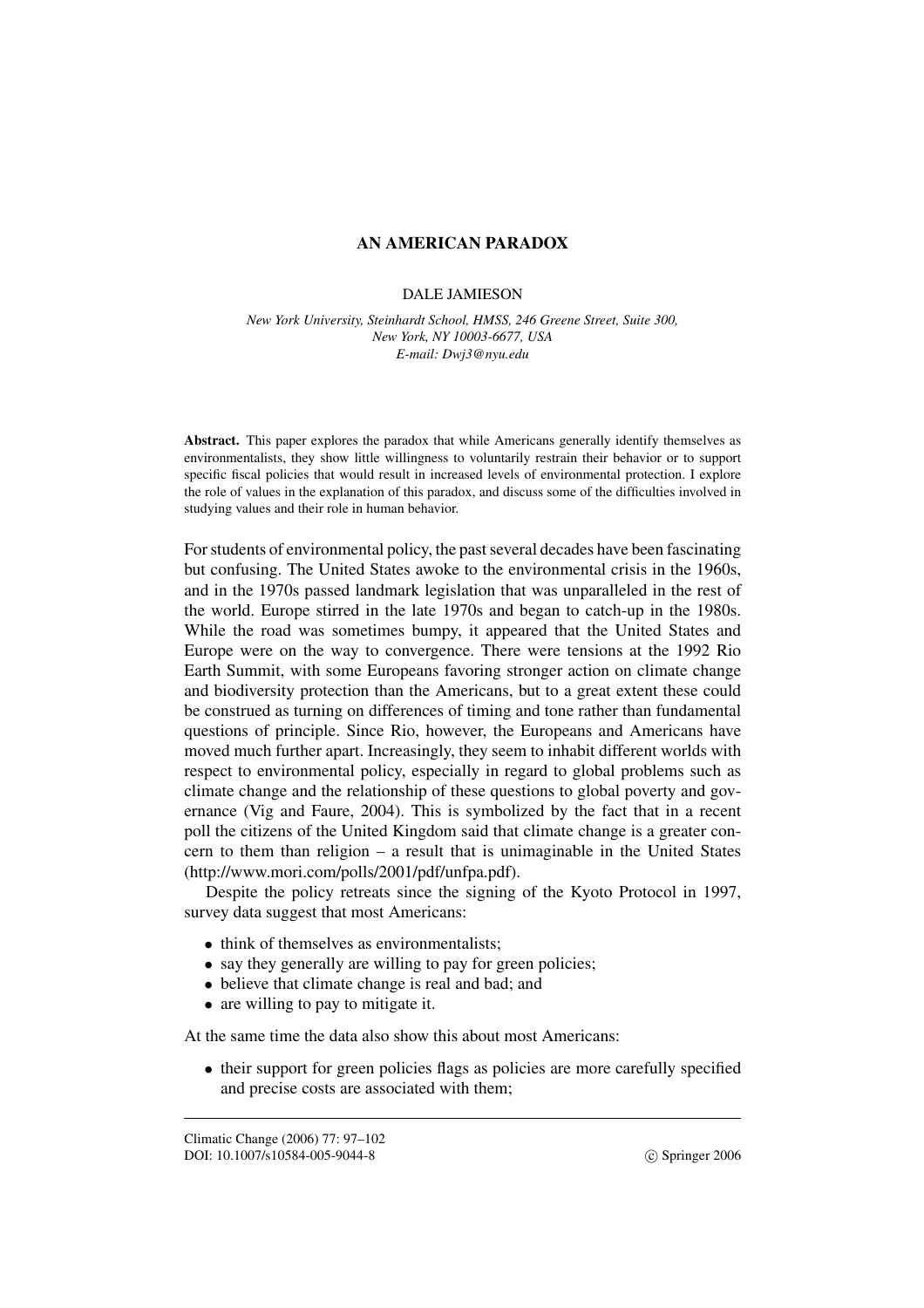# 98 D. JAMIESON

- they especially dislike policies that are most favored by economists and policy experts (e.g., emissions trading rather than prohibitive policies, gasoline taxes rather than CAFE standards, incentives rather than sanctions); and
- $\bullet$  they often vote for environmentally abusive candidates.<sup>1</sup>

It is the apparent contradiction between these two sets of attitudes that I refer to as "an American Paradox." In calling this an "American" Paradox I am not implying any sort of American exceptionalism. The gap between high-minded words and low-down behavior is hardly new, nor is it the sole provenance of any country. In a June, 2005 poll, 89% of the British public said that they were deeply concerned about climate change, yet majorities also opposed higher taxes on air travel or driving (http://politics.guardian.co.uk/polls/story/0,11030,1511097,00.html). However, majorities did express willingness to adopt energy conservation policies that would entail higher costs, and 83% of the respondents wanted their prime minister to challenge the American president on his lack of a meaningful climate change policy. Whatever may be the case in other countries, it is clear that the gap between attitude and action on this issue is very large in the United States, and its repercussions are of great consequence for the entire world. Americans seem to endorse environmentalism generally but not specifically, in theory but not in practice. As the eighteenth century philosopher, Immanuel Kant would have said, they "will the ends, but not the means." What explains this American paradox?

Part of the explanation surely concerns cognitive deficiencies. The science of climate change is extremely complex, interdisciplinary, and rife with uncertainties. Ph.D. scientists often mischaracterize the issues or get the science wrong. When viewed as an environmental problem, climate change also involves enormous social and political complexity. Very few people are competent in, much less masters of, both kinds of material. Not many more are able to distinguish expertise in these fields from mere posturing.

There are also cognitive illusions involved in understanding climate change. An exceptionally cold summer day will in many people drive away the belief that the Earth is warming. A warm winter in Minneapolis may convince them that the warming is a good thing.<sup>2</sup>

In addition, while many people believe that climate change is occurring and that this is a bad thing, the issue isn't as important to them as homeland security, jobs, or health care. In part this is because climate change lacks realism and vivacity for many people. It is a creeping problem with diffuse causes and effects that are remote in space and time. Moreover, climate change affects people only indirectly through rising sea levels, extreme events, and the social and economic responses to such effects. While climate change may kill millions, it will be on the death certificate of no one (Jamieson, 1991).

These are some of the factors that help explain this American Paradox, but there seems to be more at work as well. It is this "something more" that people gesture at when they talk about values. The idea is that there is something about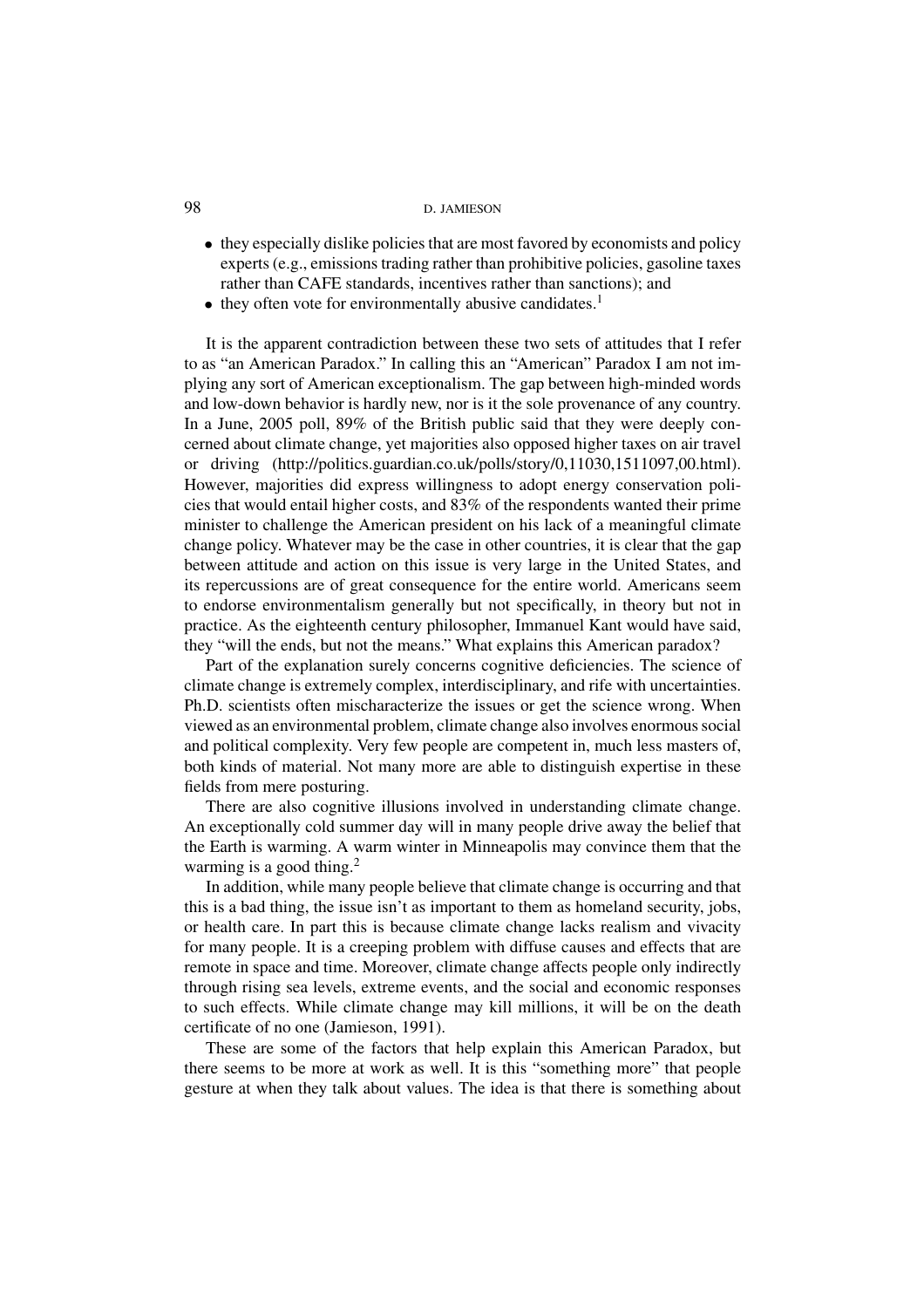## AN AMERICAN PARADOX 99

people's values, in addition to the other factors that I have mentioned, that prevent Americans' pro-environmental attitudes from being expressed in action.

It is difficult to be precise about the role of values in the production of behavior because the relevant literature is both fragmented and underdeveloped. There is a large and sophisticated philosophical literature that centers on conceptual clarity, but with little regard for empirical tractability. This literature has largely been ignored by those working in psychology and the social sciences. Although a few heavily cited works have been produced in these fields (e.g., Rokeach, 1973), generally values research in the social sciences has been relatively sparse and disappointing. This is due in part to the dominance of positivism and behaviorism for much of the twentieth century. Their commitment to reductionist methodologies and valueneutrality had the effect of driving concerns about values to the margins of these disciplines. The result is that, while the landscape is changing, there is little that one can currently regard as settled about the nature and role of values in the production of human behavior  $3$ 

In light of this, it should not be surprising that many people in the scientific and policy communities are leery of talk of values. They often subscribe to a theory that idealizes the separation of facts and values. On this view, the world is constituted by facts which are value-neutral, and when our cognitive machinery is in good working order, these facts are reflected in our beliefs. Values, on the other hand, are projected by people on to the world. They reflect our desires rather than the facts. Rather than being neutral, they motivate people to change the way the world is. On this sort of view, fact-seeking activities such as science and policy analysis should not be contaminated by the unruly desires that are the basis of people's values.

Whatever one may think of this as an ideal, when it comes to real people (even scientists and policy analysts), facts and values are often entwined. This is especially so in dynamic areas far from matters about which people have settled beliefs and commitments. In these areas shifts in beliefs about the world may affect desires about what one wants to be the case, and shifts in desires may affect beliefs.

An example can be drawn from the recent discussion of "the two Americas," the polarization between the so-called "red" states of the South and West, and the "blue" states of the coasts and north central Midwest. It is sometimes claimed that this geographical division, which maps differences in voting behavior, also marks an epistemological divide. On all sorts of important matters people in the red states have different beliefs than people in the blue states. What is sometimes suggested is that if people from different regions could be brought to agree on a single set of facts, then their divergent values would also come into alignment. However, I think that it is just as likely that people in these regions have different beliefs because they have different values than that they have different values because they have different beliefs. Consider an example. Many people who voted for Bush in the election of 2004 believed that Saddam Hussein was involved with Osama Bin Laden in planning the 2001 attack on the World Trade Towers. I think that it is as likely that many of these people had this belief because they supported Bush, as that they supported Bush because they had this belief.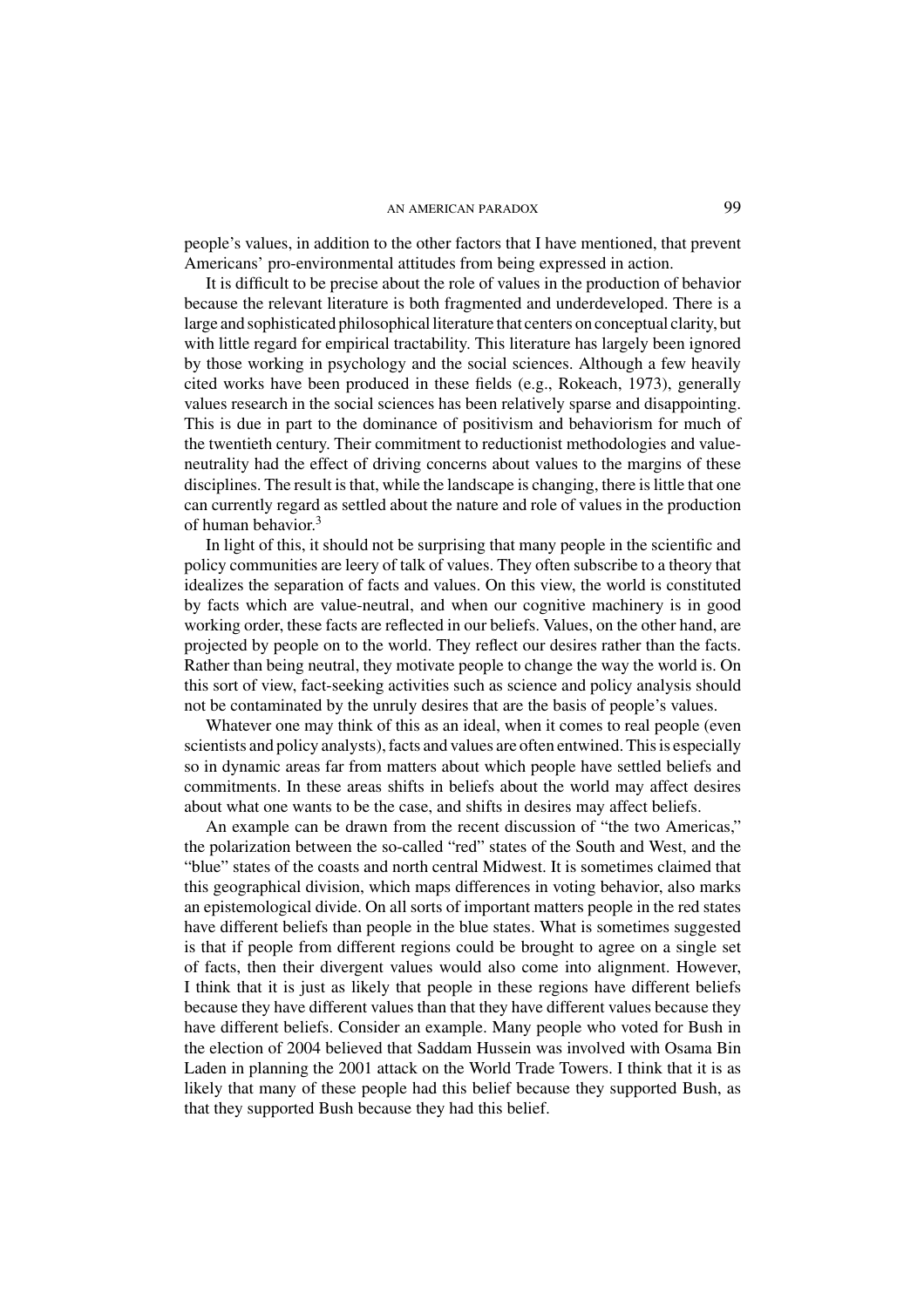### 100 D. JAMIESON

If I am right about this, then it is follows that our psychologies are holistic. There are no laws of nature that can tell us how to move people predictably from one set of behaviors to another simply by pressing on some part of the cognitive or affective system. Behavioral outputs can remain invariant even when new information is provided or new desires are formed, because the psychological system can always be internally adjusted in a way that buffers the behavior from the intervention. What this suggests is that providing new information or changing people's desires is unlikely to be sufficient for making environmentalism behaviorally salient. What is needed is for an entire psychological system to change its state, rather than for particular elements in that system to change. To put the point plainly, moving from an American-style paradoxical environmentalism to one in which environmentalism determines one's thought and practice requires some kind of large-scale personal transformation. Forming a few new beliefs or joining the Sierra Club is not enough.

It is this insight that leads some people to talk about environmentalism as a "brand" or as a religion (Dunlap, 2004). However, neither model works very well. Active environmentalism is too complex to be a brand. It demands more thought and action than is involved simply in "consuming" appropriately-branded items. Nor is the religious model a good one for environmentalism. At its best, environmentalism is evidence-based rather than faith-based. If the model of environmental transformation is not Saul on the road to Damascus nor the Pepsi-drinker turned Coke-drinker, what is it?

Part of the answer, I think, is that overcoming this American Paradox requires a level of self-consciousness and an ability to plan the development of one's own character that is quite unusual (Jamieson, 2002, In press a, b). One has to be able to reflectively examine one's own psychological states and commitments, and to imagine how changing one's life situation would affect future habits and behaviors.

However, while I think these observations may provide some important clues about what it would take to overcome the American Paradox, the fact is that no one has a fully adequate account and I do not claim to have one either. By way of emphasizing the tentative nature of these remarks and the incomplete state of our knowledge, I want to close with two comments on the methodology of studying the American Paradox that are relevant to some of the papers in this issue.

First, in recent years there has been a welcome growth of interest in "deliberative democracy" and "deliberative polling" (e.g., Tichy and Krosnick, 2001a). It is clear that the distinction between a "naïve" versus an "educated" respondent is an important one, and has the potential to contribute significantly to our understanding of public attitudes. However, in an area such as climate change in which the focus is on long-term thinking and behavior change, and much of the basic structure and framing of the problem is contested and dynamic, it is difficult to be precise about exactly what information-provision is appropriate when educating a respondent.

For example, in one survey, respondents are provided with the comparative costs of various forms of electricity (Tichy and Krosnick, 2001b). But exactly how one computes theses costs depends on exactly what one takes into account. For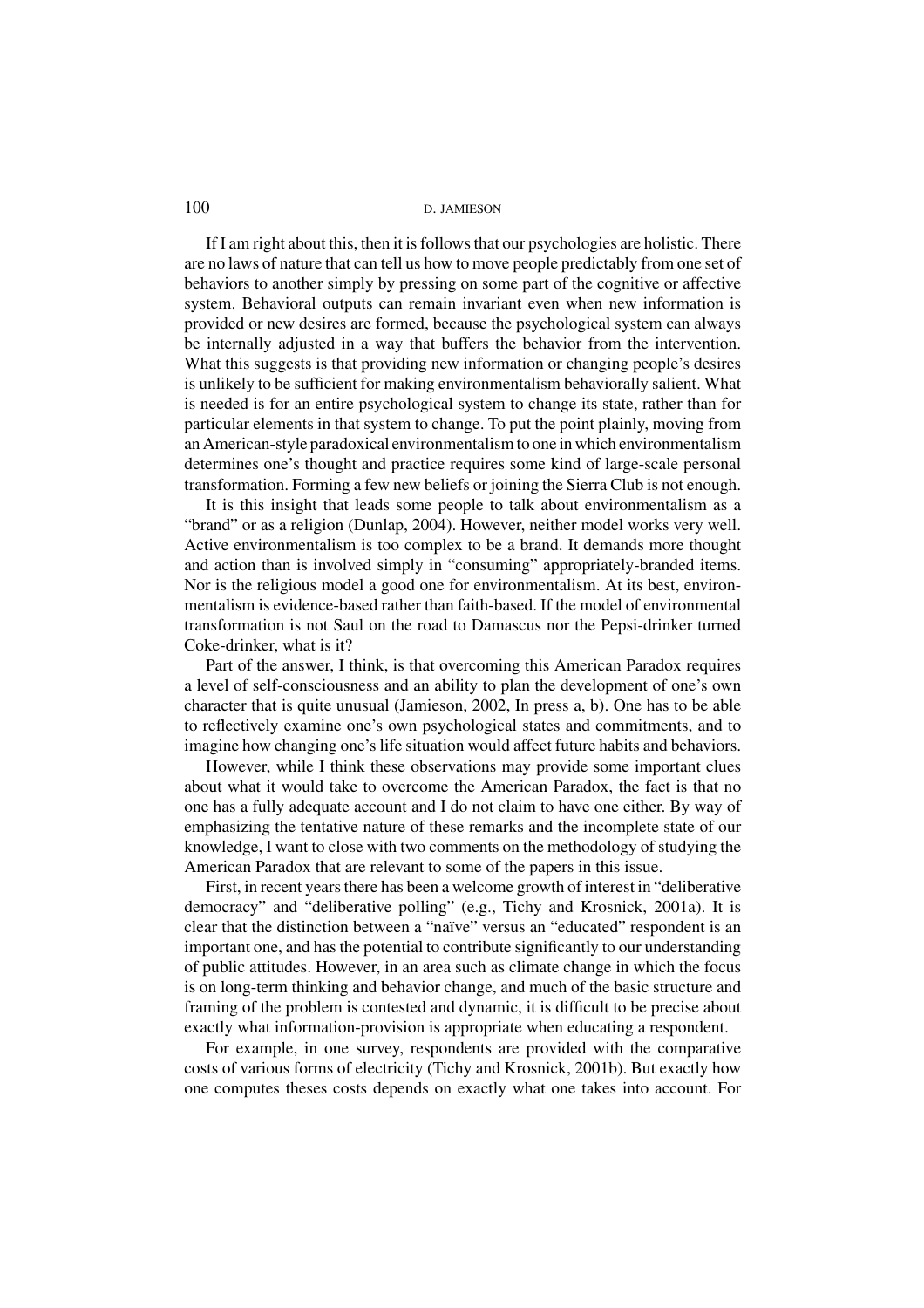### AN AMERICAN PARADOX 101

example, nuclear power appears relatively cheap if the largely unknown costs of waste disposal and the largely indeterminate costs of an elevated risk of terrorism are ignored. The price of oil increases if the fraction of the military budget devoted to protecting supplies is attributed, and the cost of coal skyrockets if the value of ravaged landscapes, clean air, and stable climate are taken into account.

Second, when surveying public attitudes a great deal of energy is devoted to interrogating people's attitudes towards various fairly specific policy options (Tichy and Krosnick, 2001a). I am skeptical about what we can learn from such responses. Consider an analogy. People want to know how long it takes to get to Dallas and what they have to do to get there. It might be possible to drag opinions out of them about how jet engines work, but most people will not be very attached to what they say and it is unclear what of any significance such dragooned opinions would reveal. Similarly, people have strong opinions about clean air, but know very little about "cap and trade" regimes or "prohibitive policies," though they might have strong reactions to these terms when prompted. But why should they know or care about such mechanisms? Citizens elect officials who create procedures for setting performance standards in various domains. It is unreasonable to expect most citizens to have very credible or firm beliefs about, or attitudes towards, the various ways the government might go about satisfying these performance standards.

One problem in the environmental area broadly and with the climate change issue in particular is that there is very little by way of clear, uncontested, benchmarks for when these performance standards are satisfied. For example, the numbers of species listed as endangered or threatened are cited both by critics and defenders of the Endangered Species Act as marks of success or failure, depending on their point of view. What is needed are clear, understandable standards of success to which we can hold ourselves and others responsible. What is required is some way of asking and answering questions like this: "Are you (or future generations, or nature) better off today than you were four years ago?" The movement to establish "green indicators" is in part a response to this need (Atkinson and Hamilton, 1996).

The work that has been done thus far on the environmental attitudes of Americans is interesting and suggestive, but we are very far from having deep insights into this American Paradox. We must be clearer about the questions that are asked, why we think the answers matter, and what we think they might reveal. More work must also be done to respect the diversity of opinion and culture in the United States. In the meantime we should be grateful for the insights that have been produced, but cautious about what we think they might show.

# **Notes**

<sup>&</sup>lt;sup>1</sup>These claims are supported by a wide range of survey data. See, surveys by Roper (http://www. neetf.org/roper/roper2001-a.htm) and most recently (October 13, 2005) by Harris (http://www. harrisinteractive.com/harris 11 poll/ index.asp?PID=607), as well as surveys sponsored by the Yale